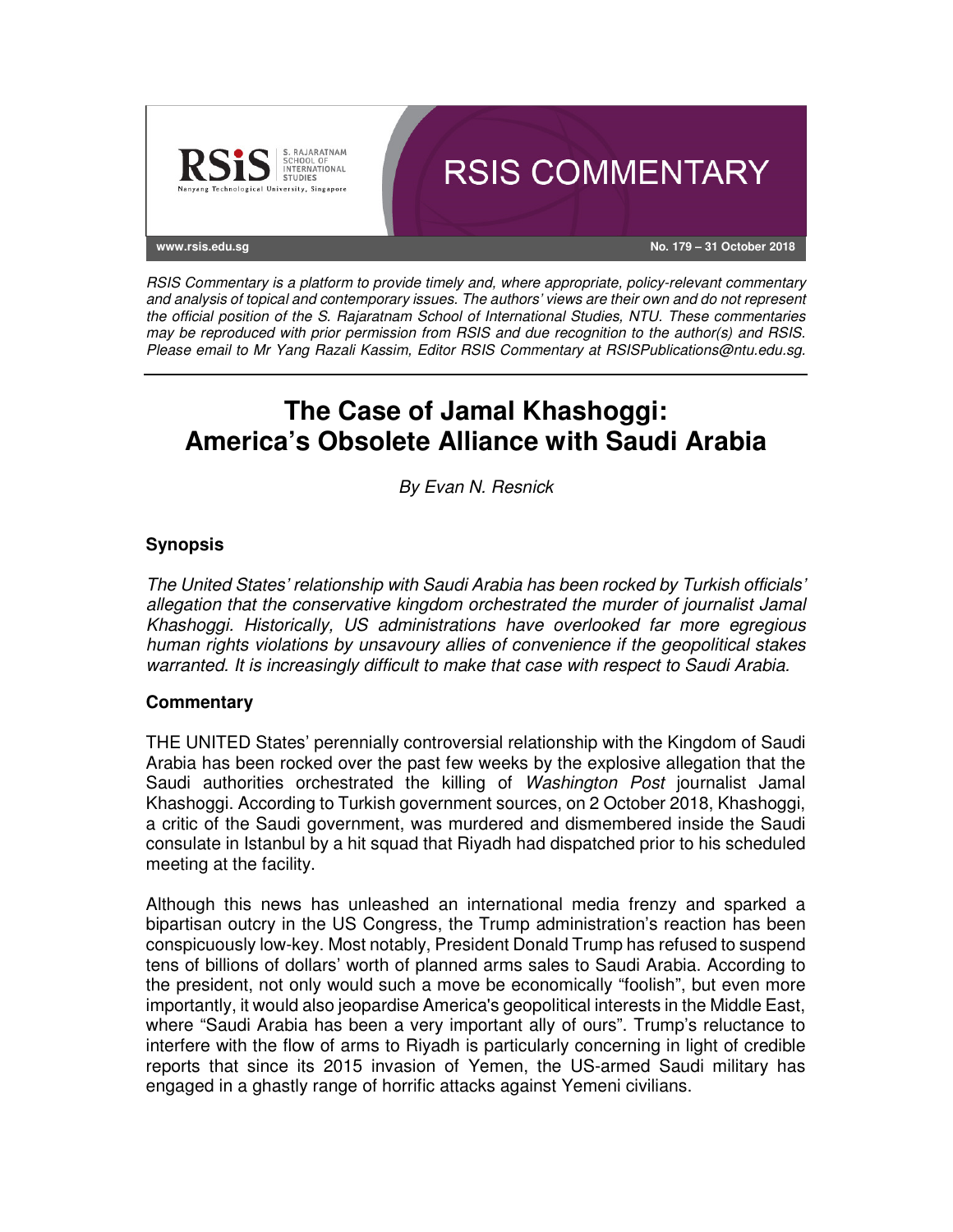#### **Trump's Not-So-Idiosyncratic Position**

Several critics have attributed Trump's position to idiosyncratic factors, such as the president's peculiar affinity for dictators, his enmity towards the media, or the Trump Organisation's rumoured indebtedness to the Saudis. While these possibilities cannot be ruled out, it nevertheless bears noting that all US presidential administrations since the end of World War II have downplayed and ignored Saudi Arabia's consistently wretched human rights record.

In doing so, they were able to ensure sufficient domestic support to enlist and retain the oil-rich kingdom as an ally of convenience against a succession of shared adversaries. These have included the Soviet Union during the Cold War, Gamel Abdel Nasser's Egypt during the 1960's, revolutionary Iran during the 1980's, Saddam Hussein's Iraq during the 1990's, Al Qaeda after the 9/11 terrorist attacks, and most recently, both the Islamic State of Iraq and Syria (ISIS) and Iran again.

More broadly, during times of extreme danger to US national security, American presidents have exhibited extraordinary cynicism in whitewashing some of modern history's most barbarous massacres by their autocratic alliance partners. To take just one especially infamous example, at the height of World War II, President Franklin Roosevelt quashed appeals by the Polish government-in-exile in London to investigate the mass slaughter of over 20,000 Polish officers at the Katyn Forest in April 1940 by America's Soviet ally.

#### **Low Stakes in Middle East**

By contrast, the current geopolitical stakes for the US in the Middle East are low. First, Saudi Arabia's envious position as the world's most important "swing producer" of oil has deteriorated over the last several years owing to the increased diversification of global oil production. This deterioration is most dramatically underscored by the US' recent displacement of the Kingdom as the world's leading oil producer.

Second, the jihadi terrorist threat that has emanated from the Middle East (and which Saudi Arabia did much to engender), has receded dramatically owing to the annihilation of Al Qaeda and ISIS at the hands of the US military and its allies. Third, although brokering on-again, off-again peace talks between Israel and the Palestinians has been a high US priority since the early 1990's, neither Israel's continued occupation of Palestinian territories nor Palestinian terrorism against Israelis constitute even a serious threat to the security of the US.

Even the most compelling geopolitical rationale for maintaining the alliance with the Saudis, namely, the need to contain Iran, is dubious. Over the course of its nearly two years in office, the Trump administration has relentlessly demonised Iran for its interventionism in Iraq, Yemen, and Syria, as well as Tehran's proliferation of ballistic missiles and undiminished support for proxies such as Hezbollah and Hamas.

These hostile activities belie the reality that Iran remains a weak, underdeveloped state that can be readily counterbalanced by its many surrounding enemies. These include all of the Sunni Arab states, as well as the Middle East's predominant military